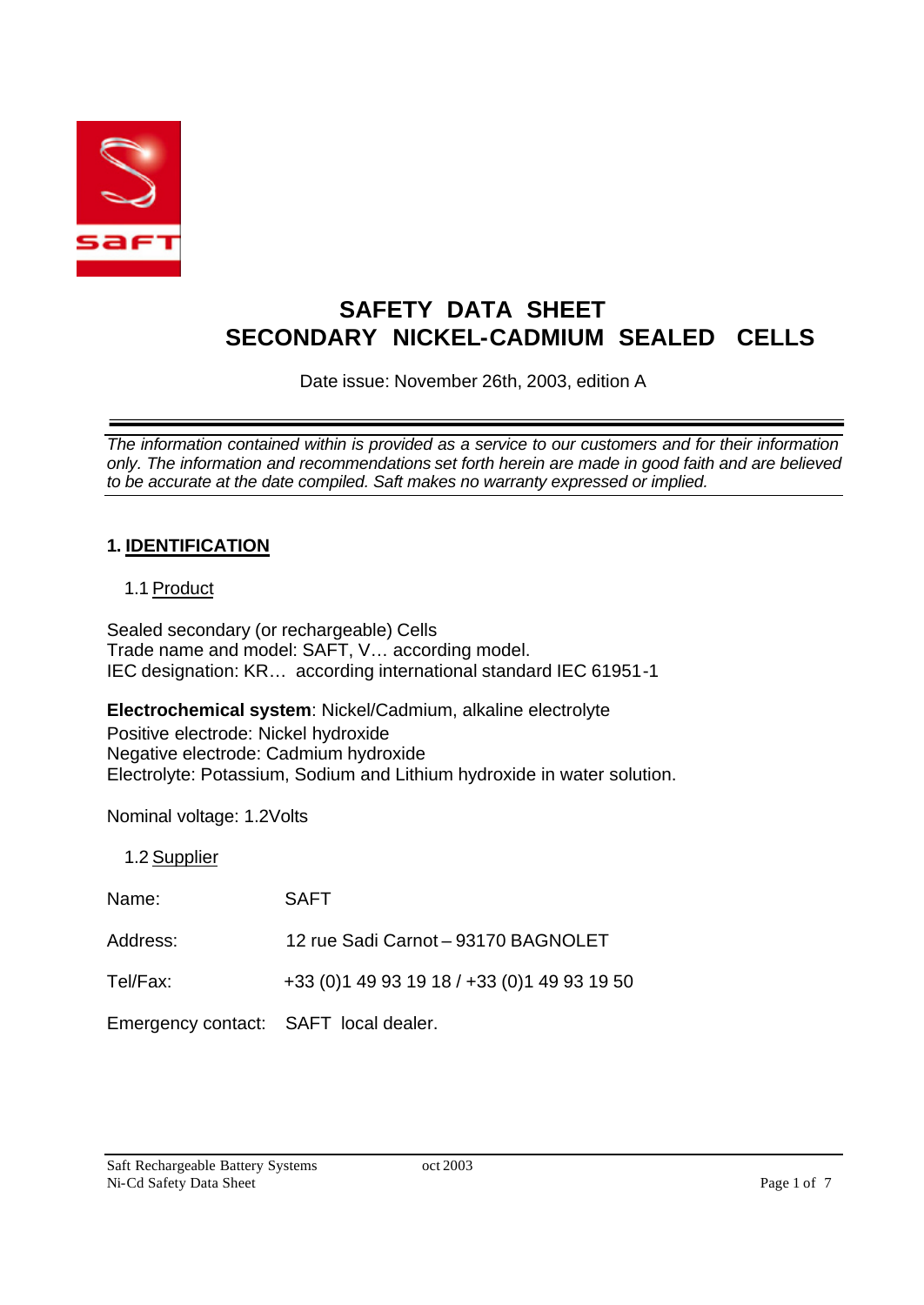### **2. COMPOSITION** (Weight percentage of basic materials)

| <b>Metals</b> |    | %         | <b>Plastics</b>             | %                                    | Other                              |           |
|---------------|----|-----------|-----------------------------|--------------------------------------|------------------------------------|-----------|
| <b>Tron</b>   | Fе | $25 - 37$ | <b>PA/PP</b><br>l Polvamide |                                      | K/Na/Li<br>$2.5 - 3.5$   Potassium | 1.8 - 2.9 |
| <b>Nickel</b> | Ni | $20 - 28$ | EPDM<br><b>Rubber</b>       | < 0.05                               | Water<br>H2O                       | $4 - 9$   |
| Cadmium       | Cd | $10 - 15$ | PE<br>Polyethylene          | $0.2 - 0.\overline{4}\overline{)OH}$ |                                    | $8 - 14$  |
| Cobalt        | Co | 0.4 -1.0  | <b>PVC</b>                  | $0.2 - 0.7$                          |                                    |           |

Single cell with steel container

#### **3. HAZARDS**

#### **A- Human hazards**

A sealed Nickel-Cadmium cell is not hazardous in normal use.

#### 3.1 Physical

Nickel plated steel can do not present any risk if cells are used for its intended purpose and according to valid directions for use.

#### 3.2 Chemical

Nickel plated steel can do not present chemical risk in normal use.

In case of misuse (abusive over charge, reverse charge, external short circuit...) and in case of default, some electrolyte can leak from the cell through the safety vent. In these cases refer to the risk of the Alcaline hydroxides.

The toxic properties of the electrode materials are hazardous only if the materials are released by mechanical damaging the cell or if exposed to fire.

Classification of dangerous substances contained into the cells.

| <b>SUBSTANCES</b> |                   |                             | <b>CLASSIFICATION</b> |                |               |                   |
|-------------------|-------------------|-----------------------------|-----------------------|----------------|---------------|-------------------|
| Name              | <b>EEC Number</b> | Symbol                      | Letter                | Identification | Special risk  | Safety            |
|                   | <b>CAS Number</b> |                             |                       | of danger      | (1)           | advice            |
|                   |                   |                             |                       |                |               | (2)               |
| Cadmium           | 048-001-00-5      | Cd(OH)2                     | Xn                    | Harmful        | R 20/21/22    | $\overline{S}$ 22 |
| Hydroxide         | 21041-95-2        |                             |                       |                |               |                   |
| <b>Nickel</b>     | 028-008-x*        | $\overline{\text{Ni(OH)}2}$ | Xn                    | Harmful        | R 20/22-43-40 | $S$ 22/36         |
| Hydroxide         | 12054-48-7        |                             |                       |                |               |                   |
| Cobalt            |                   | Co(OH)2                     | Xn                    | Harmful        | R22-42/43     | S22-24-37         |
| Hydroxide         | 21041-93-0        |                             |                       |                |               |                   |
| <b>Alcalines</b>  | 019-002-00-8      | KOH                         | $\mathsf{C}$          | Corrosive      | R 35          | S 26-37/39        |
| hydroxide         | 1310-58-3         | <b>NaOH</b>                 |                       |                |               | -45               |
|                   |                   | <b>LiOH</b>                 |                       |                |               |                   |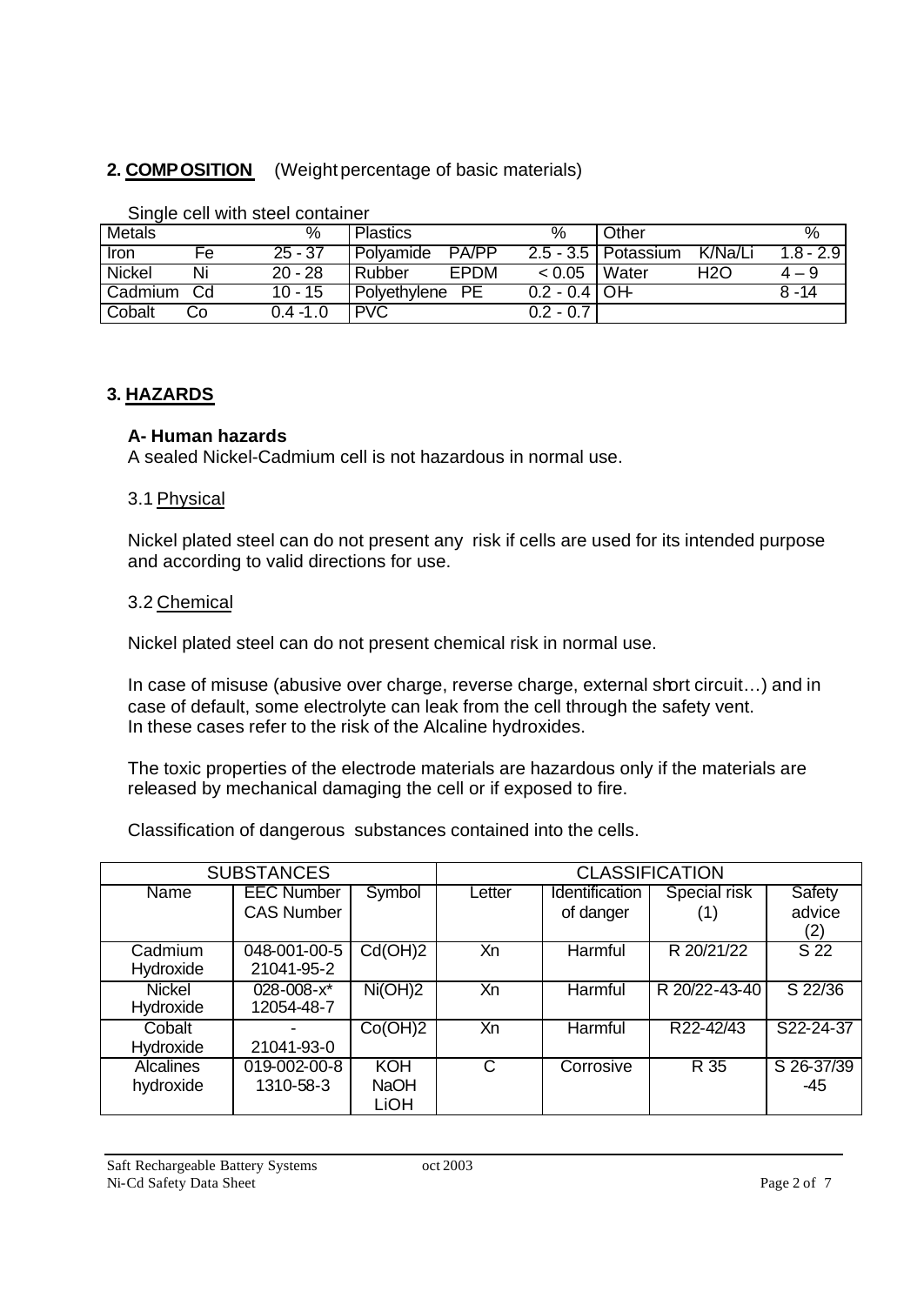### (1) Nature of special risk

|  | R 20/21/22: Harmful by inhalation, skin contact or if swallowed. |
|--|------------------------------------------------------------------|
|--|------------------------------------------------------------------|

- R 20/22: Harmful by inhalation or if swallowed.
- R 35: Causes serious burns .
- R 40: Possible risk of irreversible effects.
- R 43: May cause sensitising by skin contact.
- R42/43: May cause sensitising by inhalation and skin contact.

### (2) Safety advice

- S 22: Do not breathe dust.
- S 24: Avoid contact with skin

S 26: In case of contact with eyes, rinse immediately with plenty of water and seek medical advice.

S 36: Wear suitable protection clothing.

S 37: Wear suitable gloves.

S 37/39: Wear suitable gloves and eyes/face protection.

S 45: In case of accident or if you feel unwell, seek medical advice immediately.

### **B- Ecological hazards**

Metals used in a Ni-Cd cell, and specifically the cadmium, have to be collected and recycled.

### **4. FIRST AID MEASURES**

In case of electrolyte solution spill ( cell leakage) precautions must be taken to avoid any contact of human tissues. If it accidentally happens following must be done:

#### 4.1 Inhalation

Fresh air. Rinse mouth and nose with water. Medical treatment.

#### 4.2 Skin contact

Rinse immediately with plenty of water. Medical treatment.

#### 4.3 Eyes contact

Rinse immediately with plenty of water during at least 15-30 min .Immediate hospital treatment. Consult eye specialist.

#### 4.4 Ingestion

 If the injured is fully conscious: plenty of drink, preferably milk. Do not induce vomiting. Immediate Hospital treatment.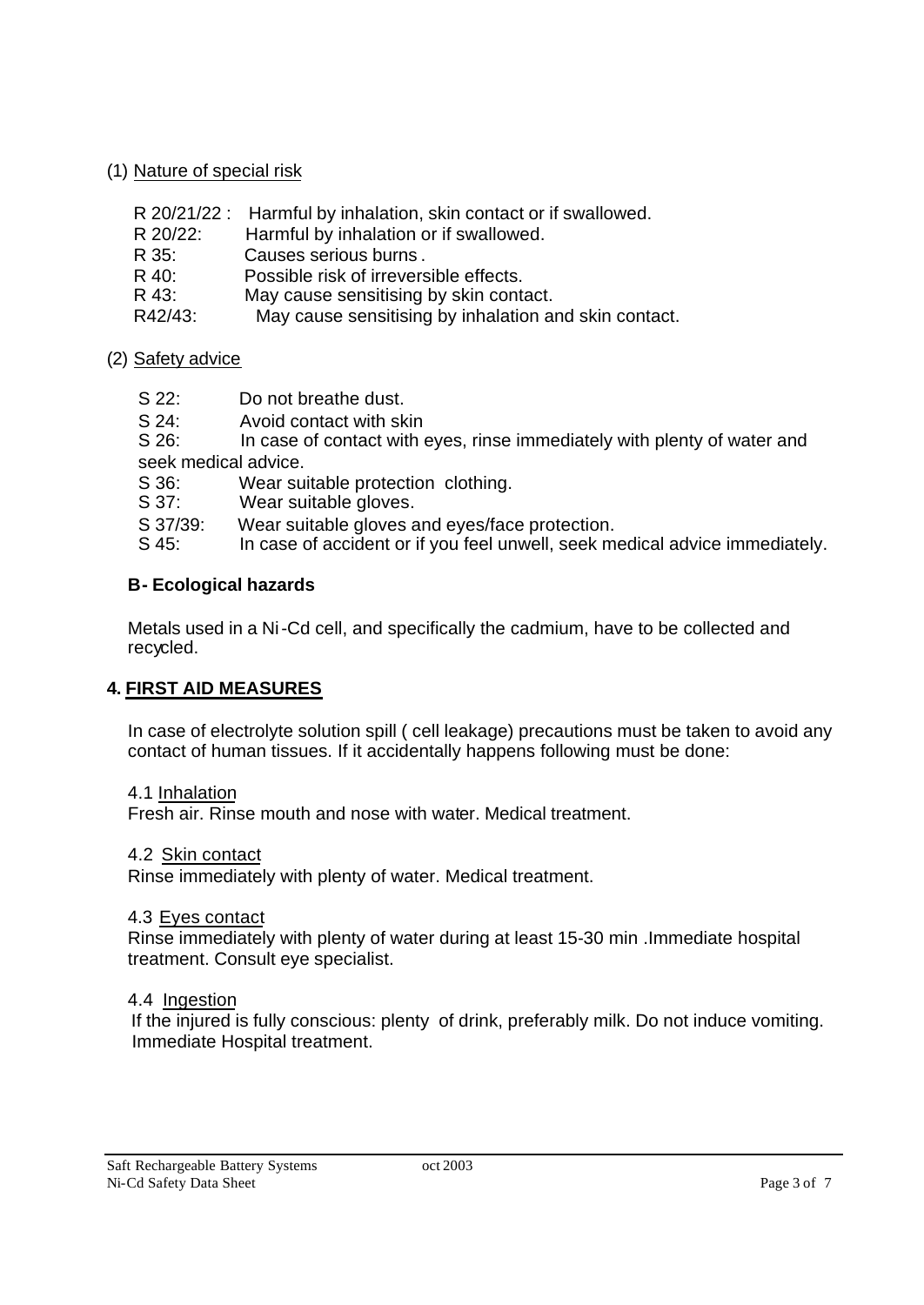### **5. FIRE FIGHTING MEASURES**

#### 5.1 Extinguishing media

Suitable: Class D-Dry chemical, sand, CO2. Not to be used : Water.

### 5.2 Special exposure hazards

Cells can be overheated by an external source or by internal shorting and release alcaline electrolyte mist or liquid. In fire situations fumes containing Cadmium may evolve. Electrolyte reacts with zinc, aluminum, tin and other active materials releasing flammable hydrogen gas.

In case of PVC sleeved products, the combustion releases chloride gas.

### 5.3 Special protective equipment

Use self-contained breathing apparatus and full fire-fighting protective clothing.

### **6. SPILL MANAGEMENT PROCEDURE**

The sealed Ni-Cd cells when sleeved are safe in case of spilling.

Non-sleeved cells may generate short-circuits, causing release of alkaline electrolyte mist or liquid. Electrolyte reacts with zinc, aluminium, tin and other active materials releasing flammable hydrogen gas. In such a case, use self-contained breathing apparatus and protective clothing.

# **7. HANDLING AND STORAGE**

In normal use conditions, no safety rule is specified to handle the cells. It is recommended to store following SAFT specifications in order to ensure longer usage: +5 to +25°C in a 65 +- 5% relative humidity.

# **8. EXPOSURE CONTROLS/PERSONAL PROTECTION**

Under normal condition of use and handling no special protection is required for sealed Ni-Cd cells.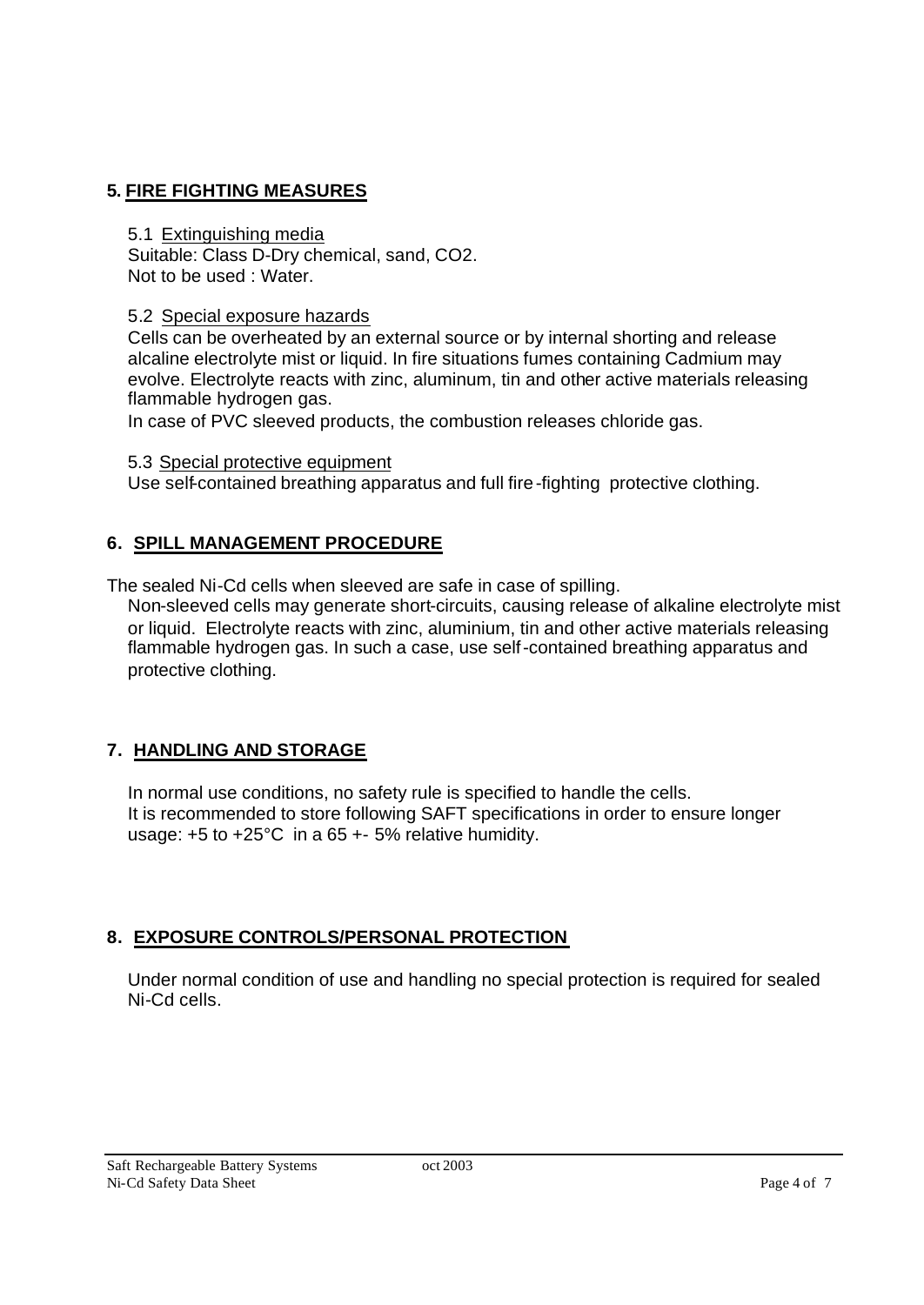## **9. PHISICAL PROPERTIES**

#### 9.1 Appearance

Nickel plated steel cylindrical cell, eventually sleeved. Dimensions and colour according specification.

#### 9.2 Temperature range

Risk of electrolyte leakage over 100°C

9.3 Specific energy

35 to 45 Wh/Kg

9.4 Specific instant power

Up to 1000 W/Kg during 1 second

9.5 Mechanical resistance

According mechanical tests in IEC 61951-1 standard.

### **10 STABILITY AND REACTIVITY**

#### 10.1 Conditions

Ni-Cd cells are stable in storage.

In case of storage in Humidity, some rust may appear on the product.

In case of storage in a charged state, cells progressively loose their energy, generating eventually a progressive temperature increase according the thermal insulation efficiency of the packaging.

In case of exposure to temperature over 100°C, a risk of release of alkaline electrolyte mist or liquid is created. A higher temperature (160°C) the plastics used can melt or decompose (Polyamide gasket, rubber valve, PVC sleeve,…).

In case of mechanical deterioration of the cells, active materials contained as powder ca be dispersed (Nickel, Cobalt, cadmium).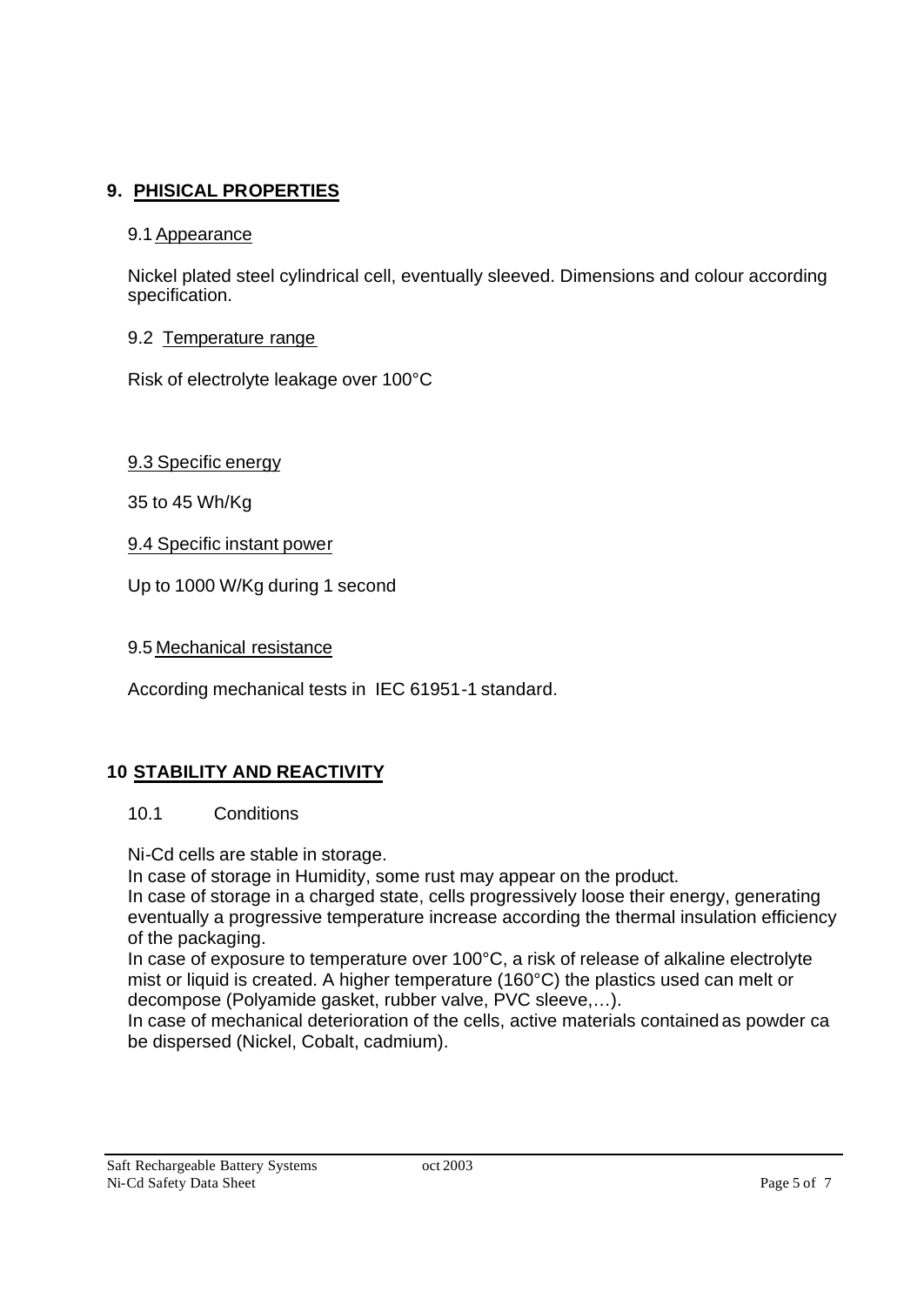### 10.2 Hazardous decomposition products

Electrolyte solution is corrosive to all human tissues and will react violently with many organic chemicals .

Electrolyte solution react s with zinc, aluminium, tin and other materials releasing flammable hydrogen gas.

### **11 TOXICOLOGICAL INFORMATION**

|              | <b>SUBSTANCES</b> |             | <b>HAZARDS</b> |                           |                 |  |
|--------------|-------------------|-------------|----------------|---------------------------|-----------------|--|
|              |                   |             |                |                           |                 |  |
| Name         | $N^{\circ}$ EEC   | Symbole     | effects        | Dust exposure limits      | Carcinogenicity |  |
|              | $N^{\circ}$ CAS   |             |                |                           |                 |  |
| Cadmium      | 048-001-00-5      | Cd(OH)2     | LD50. Not      | VME :50 µg/m3             | Occupational    |  |
| Hydroxyde    | 21041-95-2        |             | available      | $VLE: 50 \mu g/m3$ (for   |                 |  |
|              |                   |             |                | CdO)                      |                 |  |
|              |                   |             |                |                           |                 |  |
| Nickel       | $028 - 008 - x^*$ | Ni(OH)2     | LD50/oral/rat: | VME: 1000 µg/m3           | Occupational    |  |
| Hydroxyde    | 12054-48-7        |             | 1600 mg/Kg     | VLE:                      |                 |  |
|              |                   |             |                |                           |                 |  |
| Hydroxyde de |                   | Co(OH)2     | LD50. Not      | VME: 100 µg/m3            |                 |  |
| cobalt       | 21041-93-0        |             | available      | VLE: /                    |                 |  |
| alkaline     | 019-002-00-8      | <b>KOH</b>  | LD50/oral/rat: | KOH VME: 2mg/m3           |                 |  |
| Hydroxydes   | 1310-58-3         | <b>NaOH</b> | 365mg/Kg       | NaOH VME:2mg/m3           |                 |  |
|              |                   | <b>LiOH</b> |                | $LiOH$ VME : $25\mu$ g/m3 |                 |  |

### **12 ECOLOGICAL INFORMATION**

The storage battery is TCLP toxic. If not recycle, must be disposed of in accordance with all state and local regulations.

### **13 DISPOSAL CONSIDERATIONS**

13.1 Incineration

Never incinerate NI-Cd batteries.

### 13.2 Landfill

Never dispose Ni-Cd batteries as landfill.